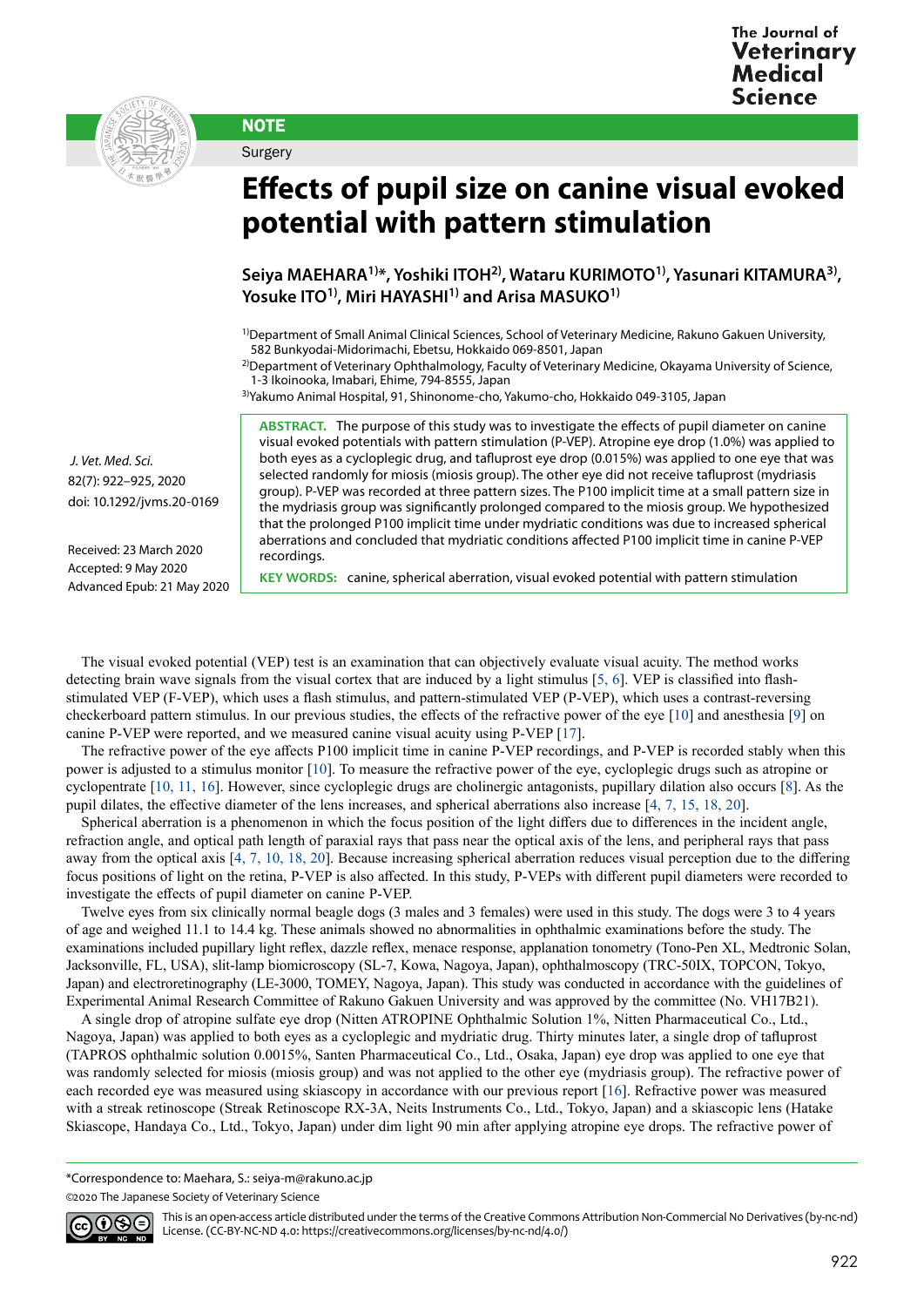each recorded eye was corrected to −2 diopters according to a testing distance of 0.5 m using soft contact lenses (Premio, Menicon, Nagoya, Japan) based on the obtained skiascopy data.

Prior to VEP recording, the pupil diameter of the eye was measured. VEP were recorded under sedation using a combination of 0.01 mg/kg medetomidine (Domitor, ZENOAQ, Fukushima, Japan), 0.15 mg/kg midazolam (Dormicam, Astellas Pharma, Tokyo, Japan) and 0.025 mg/kg butorphanol (Vetorphale, Meiji Seika Pharma, Tokyo, Japan) injected intravenously. A portable ERG/ VEP system and pattern stimulus display (PS-410, TOMEY) were used for this study. The details of this display were as follows: indicated color, yellow (580 nm); resolution,  $640 \times 400$  dots; indicated area,  $122 \times 195$  mm; pixel size,  $0.22 \times 0.22$  mm; frame frequency, 60 Hz; contrast, 75%; and mean luminosity, 15 cd/m2. The stimulus monitor was placed 0.5 m in front of the eye, and three stimulus pattern sizes were used. The length of one side of each square pattern was 31.72 (No. 1), 7.31 (No. 2) and 1.22 mm (No. 3). For P-VEP recordings, needle electrodes (VEP needle electrodes, Mayo Corp., Nagoya, Japan) were positioned at the inion (external occipital protuberance) for the recording electrode and at the nasion (nasal point) for the reference electrode. A plate-type electrode (LE ear electrode, Mayo Corp.) was positioned on the inner surface of the right auricle as an earth electrode, in accordance with previous reports [\[9, 10, 17](#page-3-2)]. During VEP recordings, the eyelid was retracted with a speculum, and a supporting thread was placed in the dorsal conjunctiva using 6–0 silk (MANI, Utsunomiya, Japan) to fix the eye position. The VEP was recorded for each eye, and the eye that did not record VEP was shielded with a hand. The stimulation rate was 3 reversals/sec, and the P-VEP signal was averaged from 128 repetitions.

The P100 implicit time and N75-P100 amplitude were estimated according to a standard determined by the International Society for Clinical Electrophysiology of Vision [[19](#page-3-7)]. The P100 implicit time and N75-P100 amplitude recorded for each pattern size were compared between the miosis and mydriasis group using a Student's *t*-test. The P100 implicit time and N75-P100 amplitude recorded each testing pattern size in each group were compared using one-way factorial analysis of variance (ANOVA) with Fisher's PLSD test. The statistical significance of differences was determined with *P*<0.05 as the minimum level of acceptable significance.

The pupil diameter before VEP recording in the miosis and mydriasis groups were 1.1  $\pm$  0.4 (mean  $\pm$  SD) and 10.2  $\pm$  0.9 mm, respectively. Photographs of one eye in each group are shown in Fig. 1.

The typical VEP waveforms obtained for one dog are shown in Fig. 2. The P100 implicit time and N75-P100 amplitude in each group are shown in Tables 1 and 2, respectively. The P100 implicit time in the mydriasis group was significantly prolonged



**Fig. 1.** Photographs of the eyes in the miosis group (a) and myrdriasis group (b).



**Fig. 2.** Visual evoked potential with pattern stimulus waveforms obtained from one dog at each pattern size. The dotted lines indicate 100 msec after stimulation.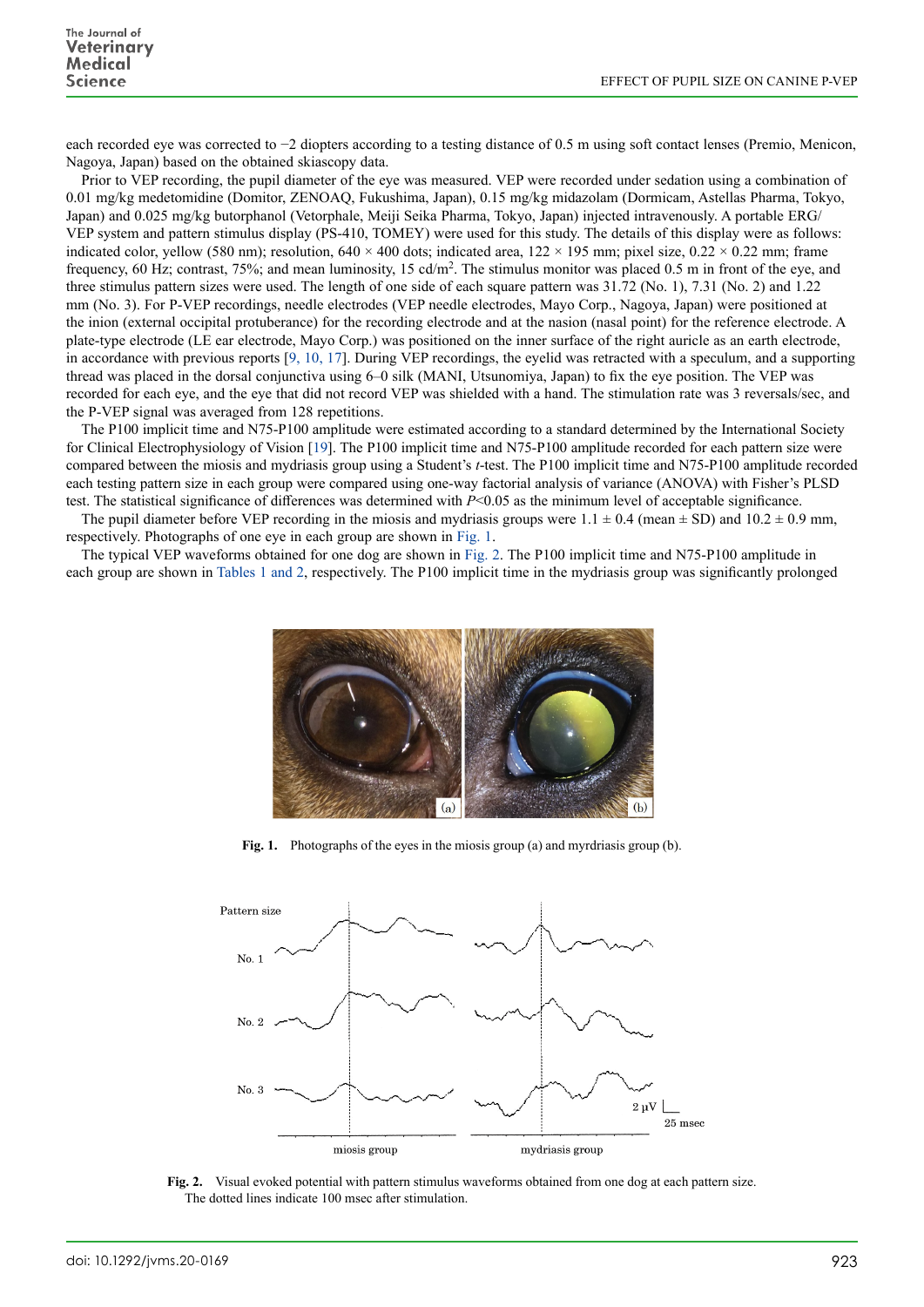|  |  | <b>Table 1.</b> The P100 implicit time in the miosis and mydriasis group |
|--|--|--------------------------------------------------------------------------|
|  |  |                                                                          |

| Group     |                  | Pattern size (msec) |                  |
|-----------|------------------|---------------------|------------------|
|           | No. 1            | No. $2^{(a,b)}$     | $No. 3^{a,b}$    |
| Miosis    | $102.7 \pm 12.5$ | $101.4 \pm 13.6$    | $104.5 \pm 13.2$ |
| Mydriasis | $101.9 \pm 13.1$ | $119.4 \pm 19.4$    | $118.6 \pm 19.9$ |

Group **Pattern size**  $(\mu V)$ <br>No. 1 No. 2 No. 3 Miosis  $3.7 \pm 1.6$   $3.5 \pm 1.6$   $3.4 \pm 1.5$ Mydriasis  $3.6 \pm 1.6$   $3.7 \pm 1.5$   $3.8 \pm 1.5$ 

**Table 2.** The N75-P100 amplitude in the miosis and mydriasis group

a) Significant difference between the two groups (*P*<0.05). b) Significantly different from pattern size No. 1 in the mydriasis group.

compared to the miosis group at pattern sizes Nos. 2 and 3 ( $P<0.05$ ). In the miosis group, there was no significant difference between pattern sizes, while in the mydriasis group, the P100 implicit time at Nos. 2 and 3 was significantly prolonged compared to No. 1 ( $P \le 0.05$ ). There was no significant difference in the N75-P100 amplitude between the two groups and between pattern sizes in each group.

In the present study, P-VEPs in miotic and mydriatic conditions were recorded, and the waveforms were compared. Under mydriatic conditions, prolongation of P100 implicit time was detected. This result was likely due to decreased visual recognition resulting from increased spherical aberration under mydriatic conditions.

In this study, tafluprost eye drops were used to obtain miosis conditions. Tafluprost is a prostaglandin analogues used in glaucoma therapy [\[21\]](#page-3-8). The stimulation of miosis in dogs by prostaglandins is thought to occur by direct action on prostaglandin receptor located on the iridal sphincter muscle [\[23](#page-3-9)]. Generally, the cholinergic agonist pilocarpine is a miotic drug used in dogs. However, it has been reported that pilocarpine eye drops can cause uveitis due to irritation when applied [\[13](#page-3-10)]. The influence of uveitis on refraction and P-VEP has not been reported. Therefore, tafluprost, which is a prostaglandin analogue, was used instead of pilocarpine to obtain miosis conditions in this study.

Prolongation of the P100 implicit time decreases visual recognition. In human medical science, prolonged P100 implicit times has been observed in patients with optic neuritis [[2](#page-3-11)]. In dogs, prolongation of the P100 implicit time has been reported when the refractive power of the eye is not adjusted to the distance of the stimulus pattern monitor [\[10\]](#page-3-1). In the miotic condition in this study, P100 implicit time was observed around 100 msec after stimulation for all pattern sizes, while under mydriatic conditions, the P100 implicit time was prolonged at the small pattern size. This suggests that visual recognition was decreased under mydriatic conditions compared with miotic conditions.

We suspect that prolongation of the P100 implicit time in mydriatic conditions, that is, the decrease in visual recognition, was due to an increase in spherical aberration. Aberration refer to a phenomenon in which the position of the focusing light differs depending on the wavelength of light, and the position and direction of the passing lens [\[4, 7, 18, 20](#page-3-5)]. Monochromatic aberrations include coma, astigmatism, field curvature, distortion, and spherical aberration, and these are called Seidel's five aberrations. Spherical aberration is a phenomenon in which the focus position of the light differs as a result of differences in incident angle, refraction angle, and optical path length of paraxial rays that pass near the optical axis of the lens, and peripheral rays that pass away from the optical axis [\[4, 7, 14, 18, 20\]](#page-3-5). In humans, it has been reported that a reduction in pupil diameter reduces spherical aberration and improves retinal imaging [\[12, 22\]](#page-3-12). Heilman *et al.* also reported that peripheral rays were more challenging to focus on than paraxial rays in cynomolgus monkey lens [[15](#page-3-13)]. In the mydriasis group in our study, we hypothesize that the effective diameter of the lens was increased and spherical aberration was increased due to pupil dilation, and this resulted in a prolonged P100 implicit time compared to the miosis group.

Alternatively, the possibility of diffraction has to be considered in the miotic eye. Diffraction is the phenomenon where light rays passing through the edge of an opaque object go behind obstacles [[4, 7](#page-3-5)]. Diffraction can also lead to a decrease in visual recognition. However, the P100 implicit time in the miosis group in our study was almost 100 msec after stimulation. We believe that diffraction caused by miosis has a small effect on recording P-VEP in dogs. The limitation of this study is that our P-VEP data were recorded from eyes with extremely different pupil conditions. In future studies, it will be necessary to compare VEPs obtained from eyes with various pupil sizes, rather than miotic and mydriatic eyes. The other limitation of this study was that our data were obtained from only young dogs. The lens state is changed by aging; for example, lenses develop nuclear sclerosis with aging [\[3\]](#page-3-14), and the refractive value of a lens changes due to nuclear sclerosis [[16](#page-3-6)]. Changes in the refraction of the lens may affect spherical aberration, and therefore age-related changes should be investigated in future studies.

There was no significant difference in the N75-P100 amplitude between the two groups and pattern sizes in each group. It has been reported that many factors (e.g., illumination in the laboratory room, the condition of the optic media, fixation to the stimulus device, and drowsiness) affect the N75-P100 amplitude in human P-VEP recording [[1](#page-3-15)]. In previous reports on canine P-VEP, it was difficult to evaluate the N75-P100 amplitude as a result of variation [[9, 10](#page-3-2)]. As in previous reports, the N75-P100 amplitude had a large standard deviation and individual differences in the present study.

From the results of this study, we suggest that it is necessary to consider pupil size when recording and evaluating canine P-VEPs, and note that P100 implicit time may be prolonged, especially under mydriatic conditions.